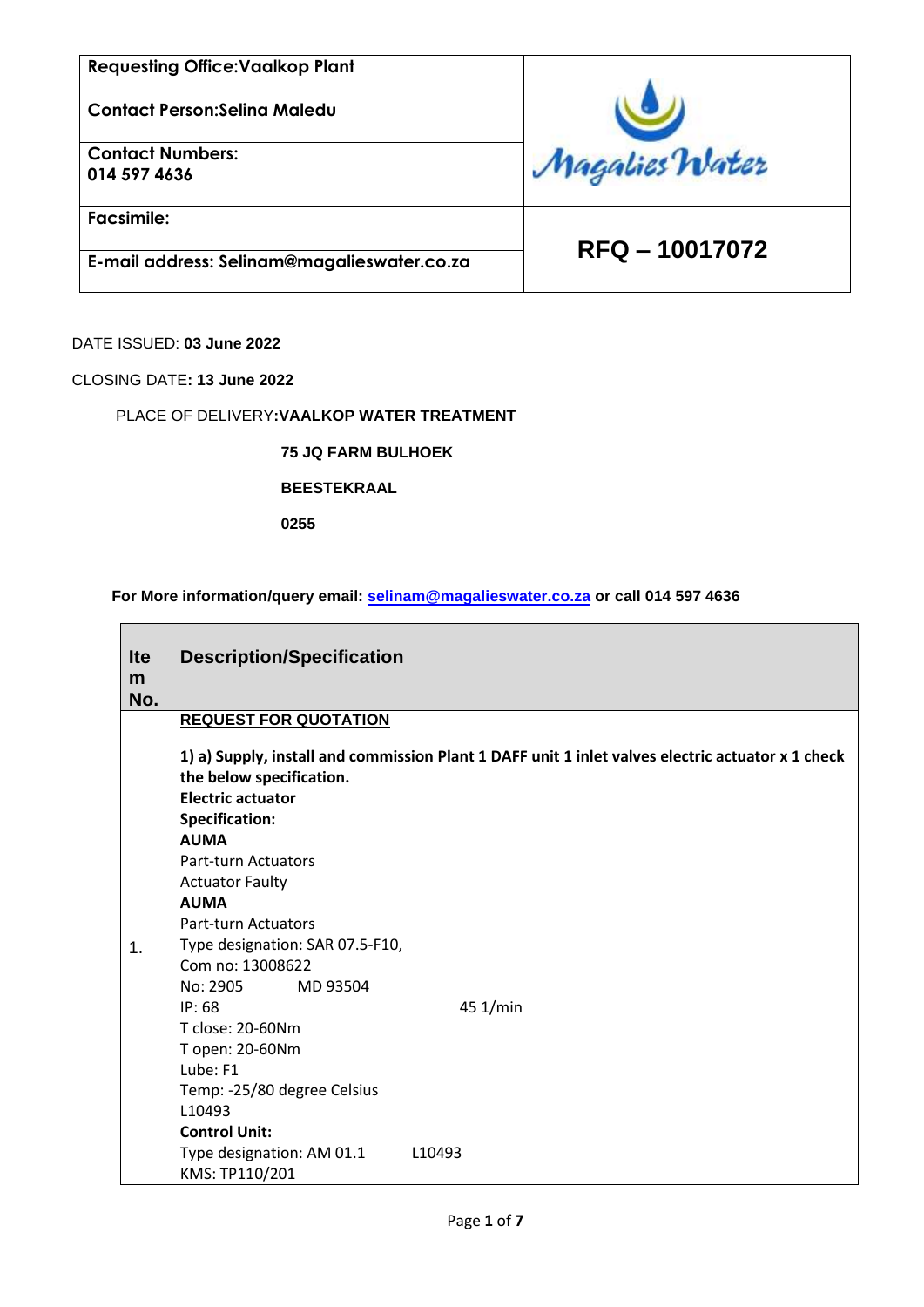**Contact Person:Selina Maledu**

**Contact Numbers: 014 597 4636**

**Facsimile:**

 **RFQ – 10017072 E-mail address: Selinam@magalieswater.co.za**



| MSP: 1110KC3-F18E1          |                                 |                                                                                                  |
|-----------------------------|---------------------------------|--------------------------------------------------------------------------------------------------|
| 3 PHASE 380V AC             | IP: 68                          |                                                                                                  |
| Control: 24V DC             |                                 |                                                                                                  |
| Motor:                      |                                 |                                                                                                  |
| AD00 63-4/80                |                                 |                                                                                                  |
| ART No. Z001. 234           |                                 |                                                                                                  |
| No: 2905                    | MM 34441                        |                                                                                                  |
| Star 3-phase 380V AC        |                                 | 50 Hertz                                                                                         |
| P: 0.37KW                   | $cos \theta = 0.58$             |                                                                                                  |
| In: 1.6A                    | L10493                          |                                                                                                  |
| S2-15 min                   |                                 |                                                                                                  |
| IP: 68                      | $n = 1400$ 1/min                |                                                                                                  |
| Thermal protected: Th       |                                 | Ins. cl: F                                                                                       |
|                             |                                 | 2) a) Supply, install and commission DAFF unit 3 descum inlet valves electric actuator x 2 check |
| the                         | below specification.            |                                                                                                  |
| <b>Electric actuator</b>    |                                 |                                                                                                  |
| <b>Specification:</b>       |                                 |                                                                                                  |
| <b>AUMA</b>                 |                                 |                                                                                                  |
| <b>Part-turn Actuators</b>  |                                 |                                                                                                  |
| <b>Actuator Faulty</b>      |                                 |                                                                                                  |
| <b>AUMA</b>                 |                                 |                                                                                                  |
| Part-turn Actuators         |                                 |                                                                                                  |
|                             | Type designation: SAR 07.5-F10, |                                                                                                  |
| Com no: 13008622            |                                 |                                                                                                  |
| No: 2905                    | MD 93443                        |                                                                                                  |
| IP: 68                      |                                 | 45 1/min                                                                                         |
| T close: 20-60Nm            |                                 |                                                                                                  |
| T open: 20-60Nm             |                                 |                                                                                                  |
| Lube: F1                    |                                 |                                                                                                  |
| Temp: -25/80 degree Celsius |                                 |                                                                                                  |
| L10493                      |                                 |                                                                                                  |
| <b>Control Unit:</b>        |                                 |                                                                                                  |
| Type designation: AM 01.1   |                                 | L10493                                                                                           |
| Com No. 13008622            |                                 |                                                                                                  |
| No. 2905                    | MA 12042                        |                                                                                                  |
| KMS: TP110/201              |                                 |                                                                                                  |
| MSP: 1110KC3-F18E1          |                                 |                                                                                                  |
| 3 PHASE 380V AC             | IP: 68                          |                                                                                                  |
| Control: 24V DC             |                                 |                                                                                                  |
| Motor:                      |                                 |                                                                                                  |
| AD00 63-4/80                |                                 |                                                                                                  |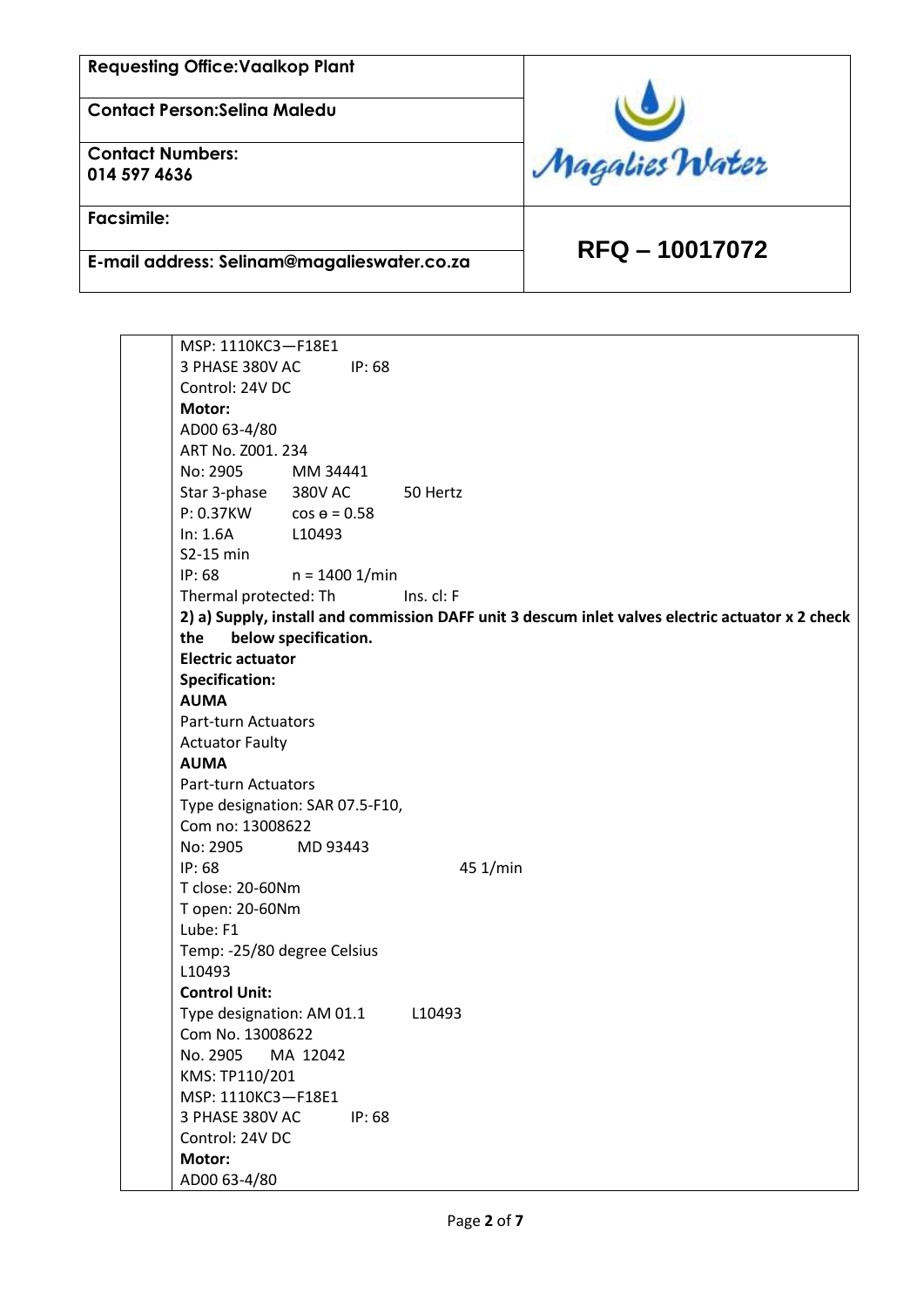**Contact Person:Selina Maledu**

**Contact Numbers: 014 597 4636**

**Facsimile:**

 **RFQ – 10017072 E-mail address: Selinam@magalieswater.co.za**

Magalies Water

ART No. Z001. 234 No: 2905 MM 34443 Star 3-phase 380V AC 50 Hertz  $P: 0.37KW$   $cos \theta = 0.58$ In: 1.6A L10493 S2-15 min IP: 68 n = 1400 1/min Thermal protected: Th Ins. cl: F **3) Supply DAFF unit 3 outlet valves electric actuator x 1 check the below specification. Electric actuator Specification: AUMA** Part-turn Actuators Actuator Faulty **AUMA** Part-turn Actuators Type designation: SAR 07.5-F10, Com no: 13008622 No: 2905 MD 93447 IP: 68 45 1/min T close: 20-60Nm T open: 20-60Nm Lube: F1 Temp: -25/80 degree Celsius L10493 **Control Unit:** Type designation: AM 01.1 L10493 Com No. 13008622 No. 2905 MA 12056 KMS: TP110/201 MSP: 1110KC3—F18E1 3 PHASE 380V AC IP: 68 Control: 24V DC **Motor:** AD00 63-4/80 ART No. Z001. 234 No: 2905 MM 34443 Star 3-phase 380V AC 50 Hertz  $P: 0.37KW$   $cos \theta = 0.58$ In: 1.6A L10493 S2-15 min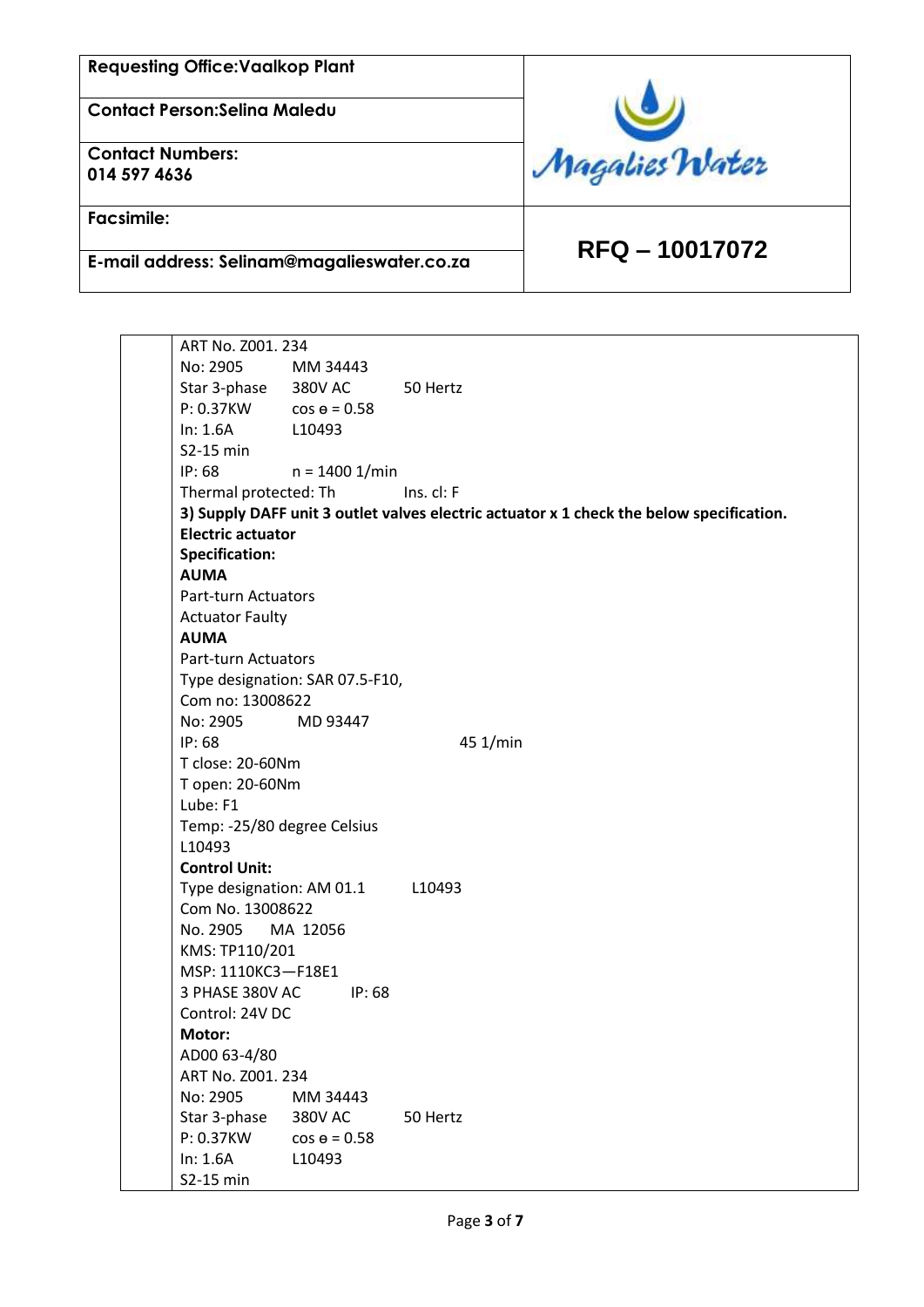**Contact Person:Selina Maledu**

**Contact Numbers: 014 597 4636**

**Facsimile:**



 **RFQ – 10017072 E-mail address: Selinam@magalieswater.co.za**

| Phase 1        | Thermal protected: Th<br>$Ins.$ cl: $F$                                                         |  |  |  |  |
|----------------|-------------------------------------------------------------------------------------------------|--|--|--|--|
|                |                                                                                                 |  |  |  |  |
|                | <b>ADMINISTRATIVE MANDATORY REQUIREMENTS</b>                                                    |  |  |  |  |
|                | The information contained in the table below is mandatory and will be used in assessing the     |  |  |  |  |
|                | compliance of bids. Failure to submit and complete all the mandatory information will result in |  |  |  |  |
|                | bids being deemed "non-responsive" and therefore will not be evaluated further.                 |  |  |  |  |
| <b>Item</b>    | Name of documents that must be submitted                                                        |  |  |  |  |
| <b>No</b>      |                                                                                                 |  |  |  |  |
| $\mathbf{1}$   | Unemployment Insurance Fund Certificates copy of compensation Commissioners                     |  |  |  |  |
|                | registration (UIF)                                                                              |  |  |  |  |
| $\overline{2}$ | Affiliations and accreditations (OEM or Letter from OEM)                                        |  |  |  |  |
| 3              | Certificate of an OEM's as authorized electric actuator Technician/ Installer                   |  |  |  |  |
|                | (Certified copy)                                                                                |  |  |  |  |
| 4              | Registration for compensation for occupational injuries and Diseases (COID)-must                |  |  |  |  |
|                | have public liability and for what amount (certified copy)                                      |  |  |  |  |
| 5              | <b>CIDB 2ME/EP Certification</b>                                                                |  |  |  |  |
| 6              | Bidders must submit declaration of local content or , if imported material                      |  |  |  |  |
|                | department of trade & Industry exemption                                                        |  |  |  |  |
| $\overline{7}$ | SARS tax certificates or SARS Pin number                                                        |  |  |  |  |
| 8              | Central Supplier Database (CSD) or CSD registration number                                      |  |  |  |  |
| 9              | Bidders shall submit subcontracting agreements between the main contractor and                  |  |  |  |  |
|                | the subcontractor with this bid (if applicable):                                                |  |  |  |  |
| 10             | Joint ventures Certificate or Agreement                                                         |  |  |  |  |

treatment plant or similar industry. Projects from the bidder should be indicated on a schedule of company experience to be attached together with reference letters, purchase orders or appointment letters of previous similar projects as evidence from clients. **Evaluation** • Company experience of 3 or more similar projects (60 points) 60 points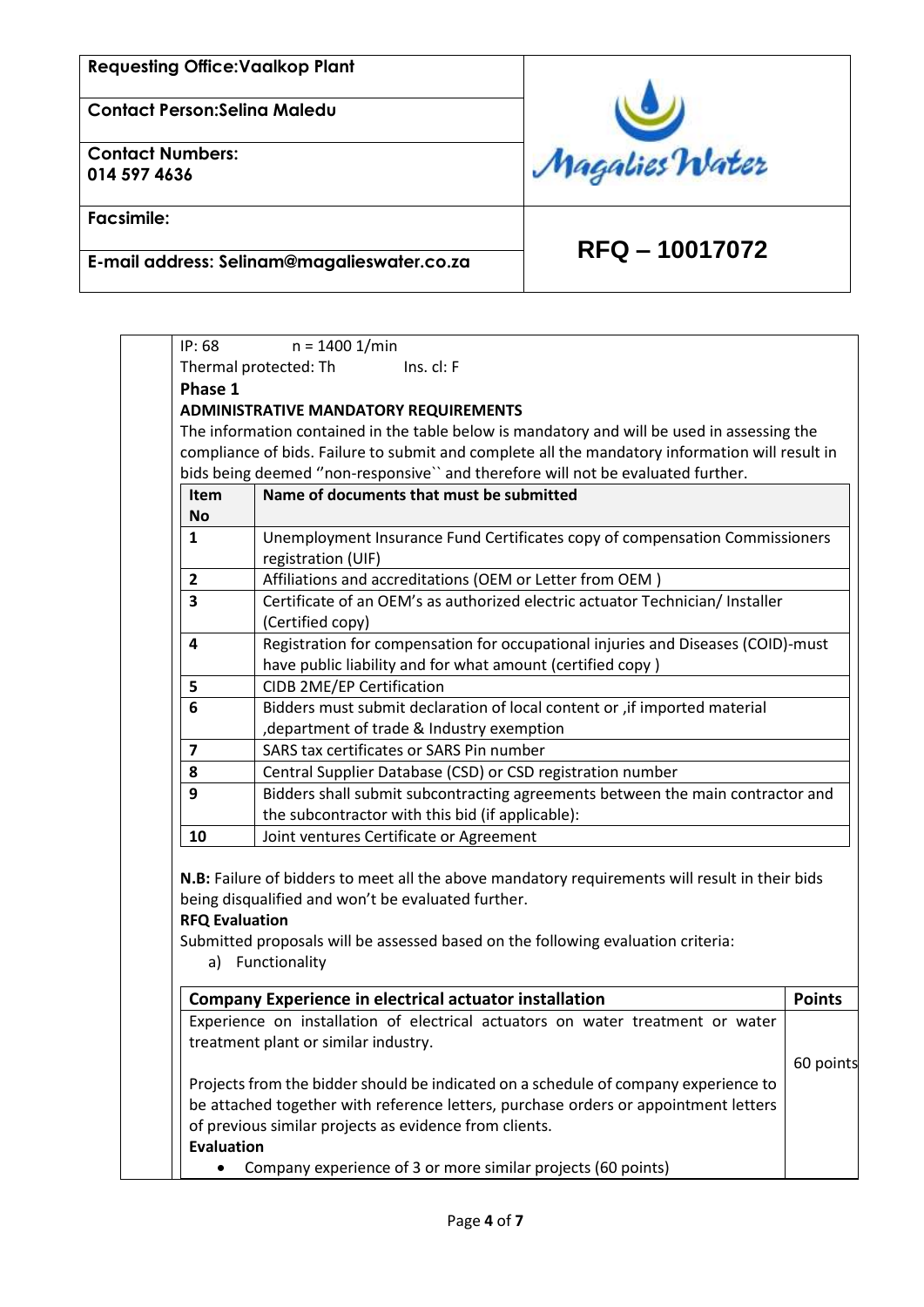**Contact Person:Selina Maledu**

**Contact Numbers: 014 597 4636**

**Facsimile:**



# **RFQ – 10017072 E-mail address: Selinam@magalieswater.co.za**

| Company experience of 2 similar projects (40 points)<br>$\bullet$                                                                                                              |           |
|--------------------------------------------------------------------------------------------------------------------------------------------------------------------------------|-----------|
| Company experience of 1 similar project (20 point)<br>٠                                                                                                                        |           |
| Company experience of 0 similar projects (0 points)                                                                                                                            |           |
|                                                                                                                                                                                |           |
|                                                                                                                                                                                |           |
|                                                                                                                                                                                |           |
|                                                                                                                                                                                |           |
| <b>Experience of Technician/Installer</b>                                                                                                                                      |           |
| Capability, knowledge and experience of electrical actuators and it's controllers who                                                                                          |           |
| will be communicating with the client. The Technician/ Installer with a minimum of                                                                                             |           |
| applicable 3 years experience to be used on the assignment. The Technician/Installer                                                                                           | 40 points |
| should have at least an OEM certificate on servicing of electrical actuators, electrical                                                                                       |           |
| actuators with Modbus and SIMA Master Station. (Provide CVs and Certificates).<br><b>Evaluation</b>                                                                            |           |
|                                                                                                                                                                                |           |
| 3 years or more (40 points)<br>$\bullet$                                                                                                                                       |           |
| Less than 3 years (0 points)<br>Tenderers must achieve a minimum functionality score of 60% in order to qualify                                                                | Total 100 |
| for further evaluation on price and preference points.                                                                                                                         |           |
| 1. Timelines                                                                                                                                                                   |           |
| Bidders to propose, together with the proposal, their anticipated timelines to hand deliverables                                                                               |           |
| to client.                                                                                                                                                                     |           |
| 2. Health and Safety                                                                                                                                                           |           |
| The work shall comply with the Occupational Health and Safety Act, Act no 85 of 1993 and the                                                                                   |           |
| applicable regulations.                                                                                                                                                        |           |
| Prior to appointment of the contractor, he shall, in terms of Section 5.1 of the Act, provide proof                                                                            |           |
| that:                                                                                                                                                                          |           |
| He has the necessary competencies and resources to perform the work safely.                                                                                                    |           |
| He is registered and in good standing with the COIDA or other compensation insurer prior                                                                                       |           |
|                                                                                                                                                                                |           |
| to work commencing on site.                                                                                                                                                    |           |
| <b>SHE Specification:</b>                                                                                                                                                      |           |
|                                                                                                                                                                                |           |
| SHE file shall be compiled and submitted to Magalies water 7 days prior to                                                                                                     |           |
| onsite work commencement for approval/disapproval by end user & SHE department and kept<br>onsite during the duration of the work which shall consists of the following items: |           |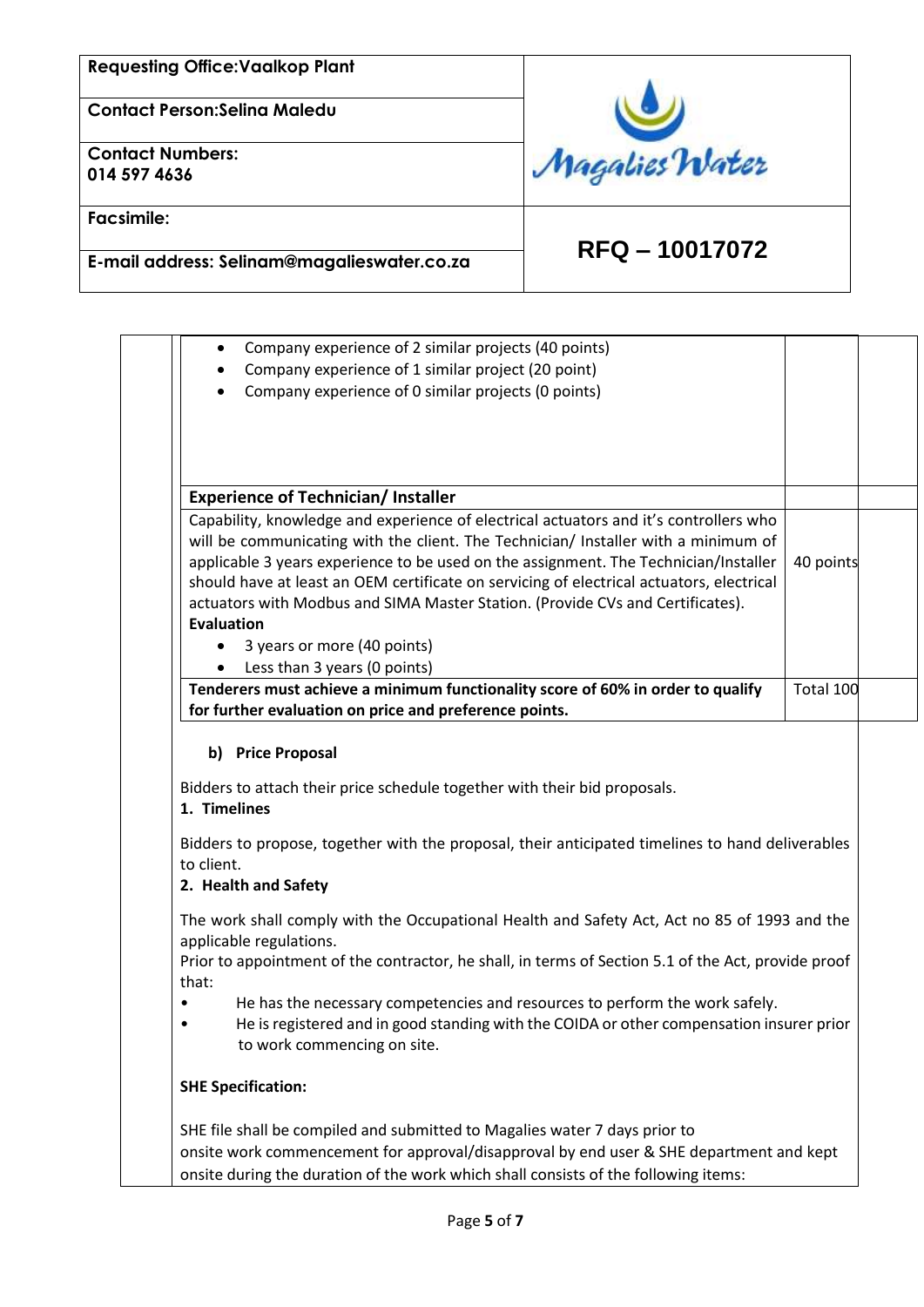**Contact Person:Selina Maledu**

**Contact Numbers: 014 597 4636**



**Facsimile:**

# **RFQ – 10017072 E-mail address: Selinam@magalieswater.co.za**

Baseline SHE Risk Assessments for work to be undertaken.

Method statement for work to be undertaken.

Proven competence of ability to conduct work (includes competence declaration, competence certificates, affiliations, testimonials, relevant standards and reference).

Organogram, CV's, Identity document and qualifications of service provider employees or contractors on site.

SHE training (includes induction, awareness training, as necessary while operating under Magalies Water's control takes about 2 hours).

Provision and use of personal protective equipment.

#### **3. Setting up and Commissioning**

Commissioning shall include data set-up of the equipment and confirming good operation of the equipment at the installation site by a qualified OEM Technician/Installer or OEM accredited agent Technician/ Installer.

The national and international standards shall be followed, as well as the Original Equipment Manufacturer (OEM) specifications and standards.

The warranty shall cover faulty materials and workmanship on a carry-in basis for 12 months from the time the item was commissioned.

**4. Date and venue of non-compulsory site briefing** A compulsory site briefing meeting will be held at Vaalkop WTP on 09 June 2022 time:11H00. Venue coordinates: 25<sup>0</sup>18'29.02"S 27<sup>0</sup>29'01.51"E

### **1. SUBMISSION OF QUOTATIONS**

**RFQ Number** must always be stated on the quotation.

Quotations should be submitted on or before the Request for Quotation Deadline Date by no later than 12h00 to the email below. Email:selinam@magalieswater.co.za